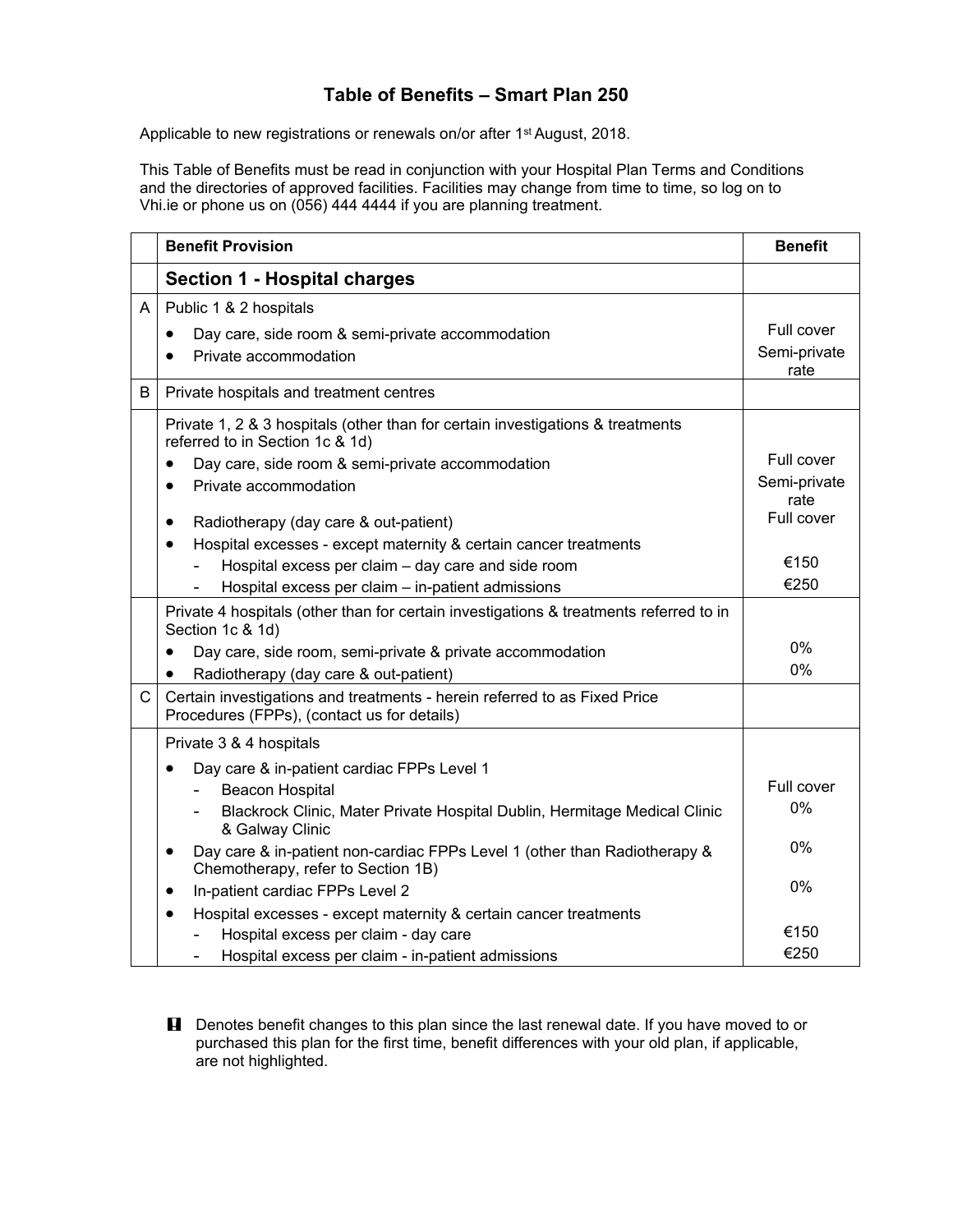| D  | Specified hip, knee & shoulder joint replacement procedures (herein referred to as<br>Orthopaedic procedures) & specified Ophthalmic procedures - contact us for<br>details of these |                                   |
|----|--------------------------------------------------------------------------------------------------------------------------------------------------------------------------------------|-----------------------------------|
|    | Private 1, 2 & 3 hospitals                                                                                                                                                           |                                   |
|    | Day care, side room & semi-private accommodation                                                                                                                                     | 60%                               |
|    | Private accommodation                                                                                                                                                                | 60% Semi-<br>private rate         |
|    | Private 4 hospitals                                                                                                                                                                  |                                   |
|    | Day care, side room, semi-private & private accommodation                                                                                                                            | 0%                                |
|    | When carried out as a Fixed Price Procedure (contact us for details)                                                                                                                 |                                   |
|    | Private 3 & 4 hospitals<br>$\bullet$                                                                                                                                                 | 0%                                |
|    | <b>Section 2 - Consultants' fees/GP procedures</b>                                                                                                                                   |                                   |
| A  | In-patient treatment, day-care/side room/out-patient & GP procedures                                                                                                                 |                                   |
|    | Participating consultant/GP<br>٠                                                                                                                                                     | Full cover                        |
|    | Non-participating consultant/GP<br>٠                                                                                                                                                 | Standard<br>benefit               |
|    | Section 3 - Psychiatric cover (read in conjunction with Section<br>1)                                                                                                                |                                   |
| A  | In-patient psychiatric cover                                                                                                                                                         | 100 days                          |
| B  | Day care psychiatric treatment for approved day care programmes                                                                                                                      | Contact us for<br>further details |
| C  | In-patient treatment for alcoholism, drug or other substance abuse in any 5 year<br>period                                                                                           | 91 days                           |
|    | <b>Section 4 - Maternity</b>                                                                                                                                                         |                                   |
| A  | Normal confinement                                                                                                                                                                   |                                   |
|    | Public hospital benefit                                                                                                                                                              | €400                              |
|    | Caesarean delivery (as per hospital benefits listed)                                                                                                                                 | <b>Refer Section</b><br>1         |
| B  | In-patient maternity consultant fees (per Schedule of Benefits for Professional<br>Fees)                                                                                             | Agreed<br>charges                 |
|    | <b>Section 5</b>                                                                                                                                                                     |                                   |
| A  | Convalescent care - first 14 nights                                                                                                                                                  | €30 per night                     |
| B  | Cancer care support - one night's accommodation up to $\epsilon$ 100, for each treatment                                                                                             | €1,500 per<br>calendar year       |
| C  | Vhi Healthcare approved medical and surgical appliances - subject to an excess of<br>€300 per member per year (contact us for details of eligible appliances)                        | €1,000 per<br>member year         |
| D. | Vhi Hospital@Home                                                                                                                                                                    | Full cover                        |
|    | <b>Section 6 - Transport costs</b>                                                                                                                                                   |                                   |
| A  | Transport costs (covered in accordance with our rules)                                                                                                                               | Agreed<br>charges                 |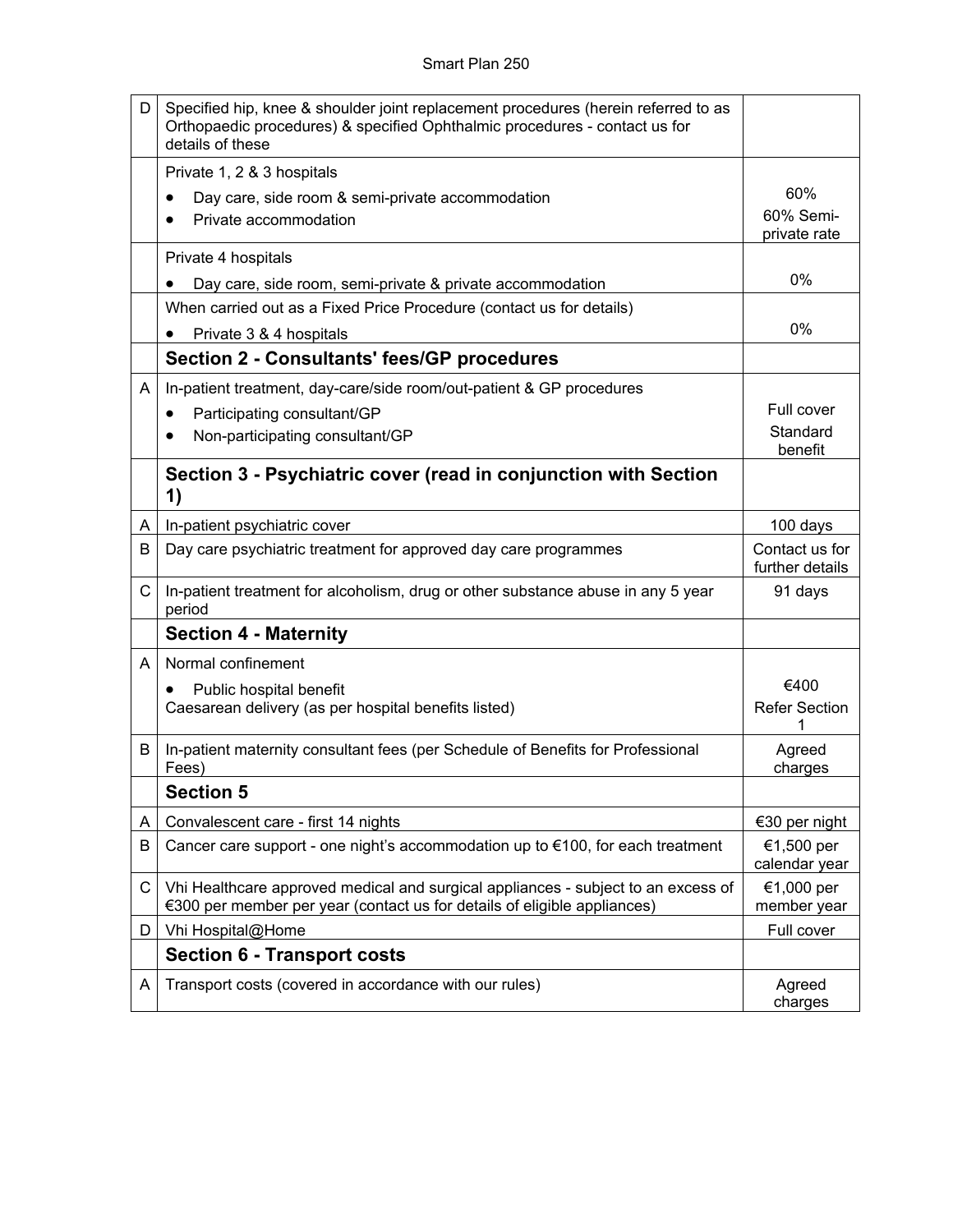|    | <b>Section 7 - Cover outside Ireland</b>                                                                                                                                                                                                |                       |
|----|-----------------------------------------------------------------------------------------------------------------------------------------------------------------------------------------------------------------------------------------|-----------------------|
| A  | Emergency treatment abroad                                                                                                                                                                                                              | €65,000               |
| B  | Elective treatment abroad (subject to prior approval)                                                                                                                                                                                   |                       |
|    | Surgical procedures available in Ireland (as per level of cover in Ireland)<br>$\bullet$                                                                                                                                                | €65,000               |
|    | Treatment not available in Ireland                                                                                                                                                                                                      | €65,000               |
|    | <b>Section 8</b>                                                                                                                                                                                                                        |                       |
| A  | In-patient MRI scans (covered in accordance with Section 1)                                                                                                                                                                             | Agreed<br>charges     |
| B  | Out-patient MRI scans                                                                                                                                                                                                                   |                       |
|    | Category 1 - approved MRI centres<br>$\bullet$                                                                                                                                                                                          | Full cover            |
|    | Category 2 - approved MRI centres, agreed MRI charges & consultant<br>٠<br>Radiologists fees (subject to an excess of €125 per scan)                                                                                                    | Full cover            |
| C. | PET-CT scans (covered in accordance with our rules)                                                                                                                                                                                     | Agreed<br>charges     |
| D. | CT Scans (covered in accordance with our rules) $\blacksquare$                                                                                                                                                                          | Full cover            |
|    | Section 9 – Day-to-day medical expenses (benefits are per visit,<br>per member, unless otherwise indicated)                                                                                                                             |                       |
| A  | Consultant consultation - 7 visits                                                                                                                                                                                                      | €60                   |
| B  | Pathology - consultants' fees (per referral)                                                                                                                                                                                            | €60                   |
| C. | Radiology - consultants' fees for professional services (per procedure)                                                                                                                                                                 | €60                   |
| D  | Pathology/Radiology or other diagnostic tests (refer to Section 8 for out-patient<br>MRI benefits) - 50% of agreed charges in an approved out-patient centre. Contact<br>us for details of eligible diagnostic tests and reimbursements | €300 per year         |
|    | Annual excess - per member, per year                                                                                                                                                                                                    | €250                  |
|    | Annual maximum - per member, per year                                                                                                                                                                                                   | €1,000                |
|    | Section 10 - Care for people on the Go (benefits are per visit,<br>per member, unless otherwise indicated)                                                                                                                              |                       |
| A. | Vhi Online Doctor - 6 visits (available through the Vhi App)* $\blacksquare$                                                                                                                                                            | Full cover            |
| B  | Vhi VisionCare                                                                                                                                                                                                                          |                       |
|    | Vhi VisionCare E-Screen (available through Vhi.ie/myvhi)<br>$\bullet$                                                                                                                                                                   | Full cover            |
|    | Comprehensive eye exam carried out by a VSP eye-care professional in each<br>$\bullet$<br>12 month period - subject to Vhi VisionCare E-Screen referral                                                                                 | Full cover            |
| C. | Vhi SwiftCare exclusive benefit to Vhi customers*                                                                                                                                                                                       |                       |
|    | Initial consultation (charge is €125 – you pay €50)<br>٠                                                                                                                                                                                | €75                   |
|    | Follow-up treatment package after this consultation for x-rays, tests & medical<br>aids (maximum you will pay is €150 for this follow-up treatment)                                                                                     | 50% of total<br>costs |
| D  | Physiotherapy carried out by a Physiotherapist employed by The Physio Company<br>- 3 visits. To make a booking, contact The Physio Company at (01) 518 0011                                                                             | Full cover            |
|    | * These benefits are not subject to the annual excess or annual maximum                                                                                                                                                                 |                       |